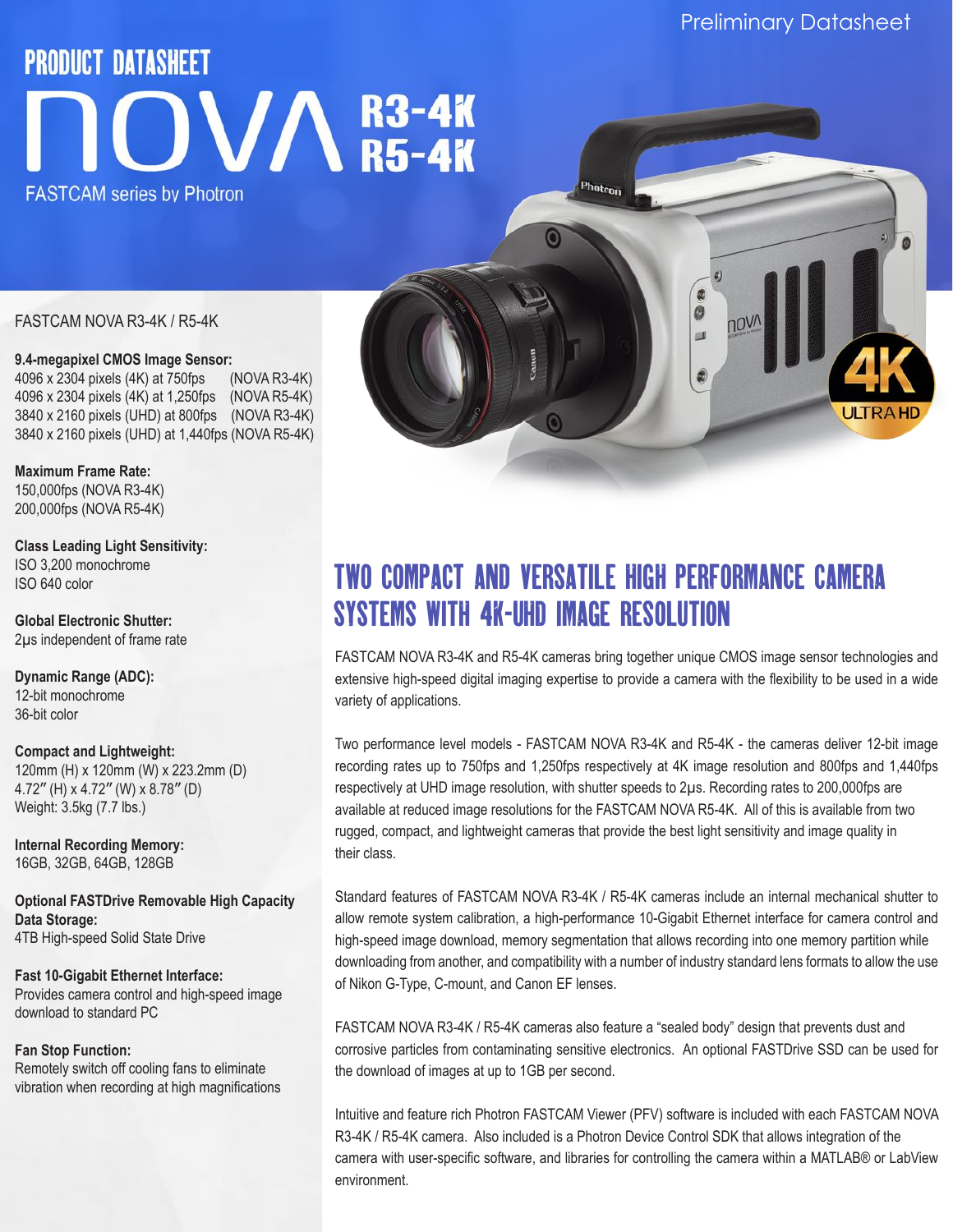

# **Light Sensitivity:**

# **FASTCAM NOVA R3-4K / R5-4K**

| Monochrome models | <b>ISO 3,200</b> |
|-------------------|------------------|
| Color models      | <b>ISO 640</b>   |

# Image Sensor:

FASTCAM NOVA R3-4K / R5-4K cameras use an advanced CMOS image sensor optimized for light sensitivity and high image quality that is unique to Photron.

A 6.5-micron pixel pitch gives a sensor size at full image resolution of 26.62 x 14.98mm (diagonal 30.55mm).

Lenses designed for both FX (35mm full frame) and also Nikon DX (digital SLR) formats are compatible with the FASTCAM NOVA R3-4K / R5-4K at UHD-4K resolution.

| Sensor Type                 | Proprietary Design Advanced CMOS                             |
|-----------------------------|--------------------------------------------------------------|
| Maximum Resolution (pixels) | 4096 x 2304 pixels                                           |
| Sensor Size / Diagonal      | 26.62 x 14.98mm / 30.55mm                                    |
| Pixel Size (microns)        | $6.5 \mu m \times 6.5 \mu m$                                 |
| <b>Quantum Efficiency</b>   | TBD                                                          |
| <b>Fill Factor</b>          | <b>TBD</b>                                                   |
| <b>Color Matrix</b>         | Bayer CFA (single sensor)                                    |
| <b>Light Sensitivity</b>    | ISO 3,200 monochrome<br>ISO 640 color                        |
| Shutter                     | Global Electronic Shutter 2.0µs<br>independent of frame rate |

# FASTCAM Nova R5 Relative Spectral Response Curves - Monochrome and Color

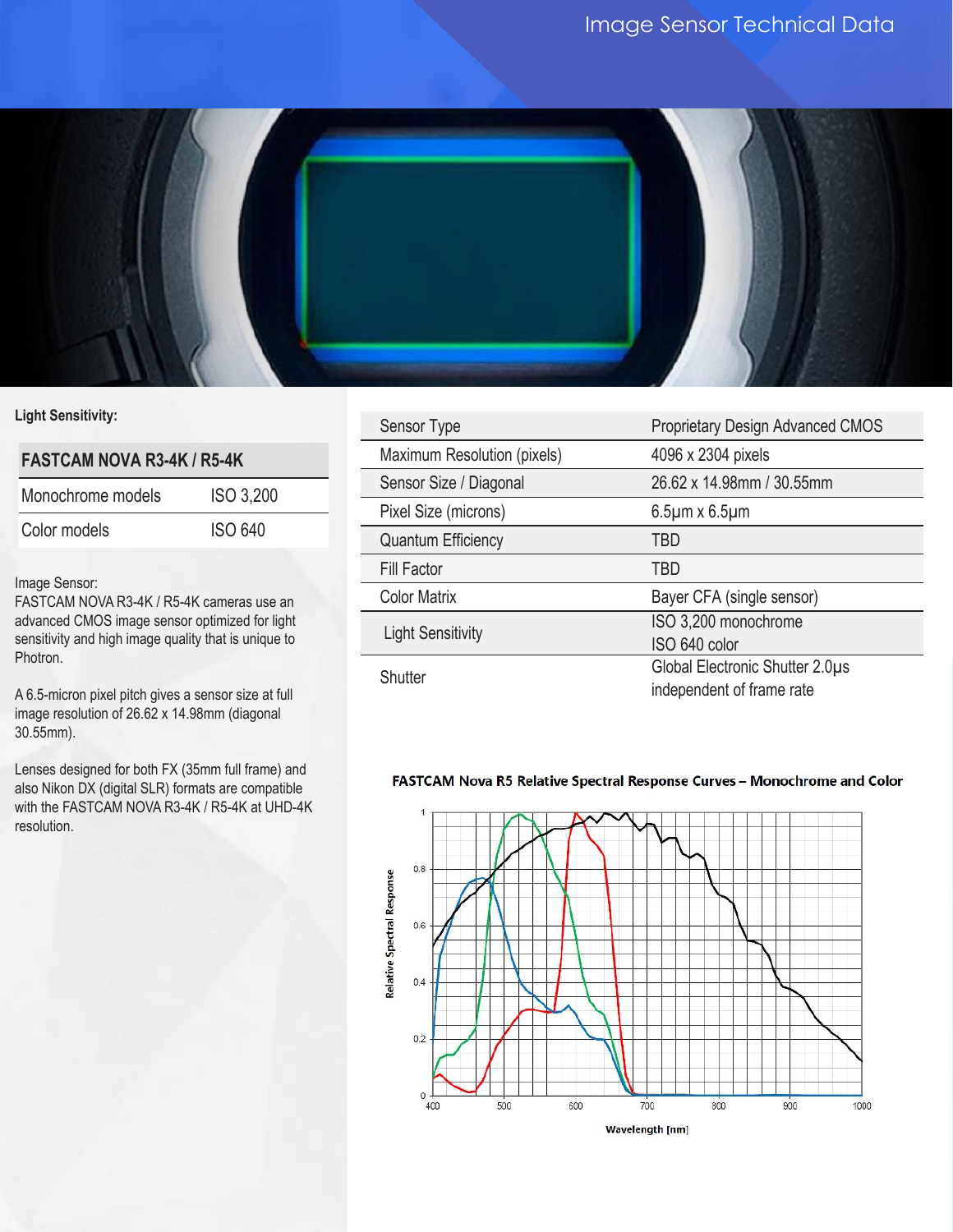| <b>Model</b>                                        | <b>FASTCAM NOVA R3-4K</b>                                                                                  | <b>FASTCAM NOVA R5-4K</b>      |
|-----------------------------------------------------|------------------------------------------------------------------------------------------------------------|--------------------------------|
| <b>Full Frame Performance</b>                       | 750fps<br>4096 x 2304 pixels                                                                               | 1,250fps<br>4096 x 2304 pixels |
| Maximum Frame Rate                                  | 150,000fps (2048 x 8 pixels)                                                                               | 200,000fps (2048 x 8 pixels)   |
| Minimum Exposure Time                               | Global electronic shutter to 2.0µs selectable independent of frame rate                                    |                                |
| Ruggedized Mechanical<br><b>Calibration Shutter</b> | Standard feature                                                                                           |                                |
| Dynamic Range (ADC)                                 | 12-bit monochrome 36-bit color                                                                             |                                |
| <b>Memory Capacity Options</b>                      | 16GB, 34GB, 64GB, 128GB                                                                                    |                                |
| <b>Memory Partitions</b>                            | Up to 128 memory segments                                                                                  |                                |
| Region of Interest                                  | Selectable in steps of 128 pixels (horizontal) x 8 pixels (vertical)                                       |                                |
| <b>Trigger Inputs</b>                               | Selectable +/- TTL 5V and switch input (may be configured NO or NC)                                        |                                |
| <b>Trigger Delay</b>                                | Programmable on selected input / output triggers: 100ns resolution                                         |                                |
| Input / Output                                      | Input: Trigger (TTL/Switch), sync, ready, event, IRIG<br>Output: trigger, sync, ready, rec, exposure       |                                |
| <b>Trigger Modes</b>                                | Start, end, center, manual, random, random center, random manual                                           |                                |
| Time Code Input                                     | IRIG-B (selectable at beginning or end of frame exposure)                                                  |                                |
| <b>External Sync</b>                                | +/- TTL 5Vp-p Variable frequency sync                                                                      |                                |
| Camera Control Interface                            | High-speed 1/10 Gigabit Ethernet                                                                           |                                |
| Image Data Display                                  | Frame rate, shutter speed, trigger mode, date/time, status, real time / IRIG time, frame count, resolution |                                |
| Saved Image Formats                                 | BMP, TIFF, JPEG, PNG, RAWW, MRAW, AVI, MOV                                                                 |                                |
| Supported OS                                        | Microsoft Windows operating system including: 8.1, 10 (32/64-bit)                                          |                                |

#### **Camera Performance Specifications**

# **Optional Removable Data Storage: Mechanical**

FASTCAM NOVA R3-4K / R5-4K  $\,$  cameras can be supplied with the Photron FAST-  $\,$ The Term the monomic movies in the cameras can be exp<sub>ended</sub> manimed the control of the control mounts and the control mounts available control mounts are control mounts available control mounts available control mounts ar 128GB camera recording to be transferred to a removable SSD drive in approximately and since the contraction of 2 minutes. Recorded data can then be directly accessed while coupled to the camera or the drive may be removed and inserted into the portable FASTDock station connected to any Windows PC.

**Mechanical and Environmental Specifications**

#### **High-Speed Gigabit Ethernet Interface:**

mgn-speed sigabit Etherhet interface.<br>FASTCAM NOVA R3-4K / R5-4K cameras are equipped with a high-speed 10-Gigabit First channel ment in the first team camera control and fast download of image data.

#### **Dedicated I/O: Storage Temperature**

A dedicated BNC connection for a contact closure hardware trigger input supporting NO, NC opertion is provided. In addition, two programmable inputs and two no, no operiton is provided. In addition, two programmable inputs and two<br>programmable output channels provide direct connection for common tasks such as programments cap at channele preview an excommendatively common detail as a specifical synchronization of multiple cameras and operation in conjunction with Data Acquisition (DAQ) hardware.

# Ruggedized Mechanical Calibration Shutter<mark>:</mark>

The ruggedized mechanical shutter is fitted as standard to FASTCAM NOVA R3-4K / The ruggedized mechanical shatter is littled as standard to 1 AO FOAM NO WATG-HIV/<br>R5-4K cameras allows sensor black balance calibration to be carried out remotely from the system control software.

#### **Optional Canon EF Lens Mount:**

In addition to the standard C-mount and Nikon G type lens adapters, all FASTAM NOVA models support an optional Canon EF lens adapter which, through Photron FASTCAM Viewer (PFV), not only enables remote operation of lens focus and aperture but also adds Auto-Focus capability.



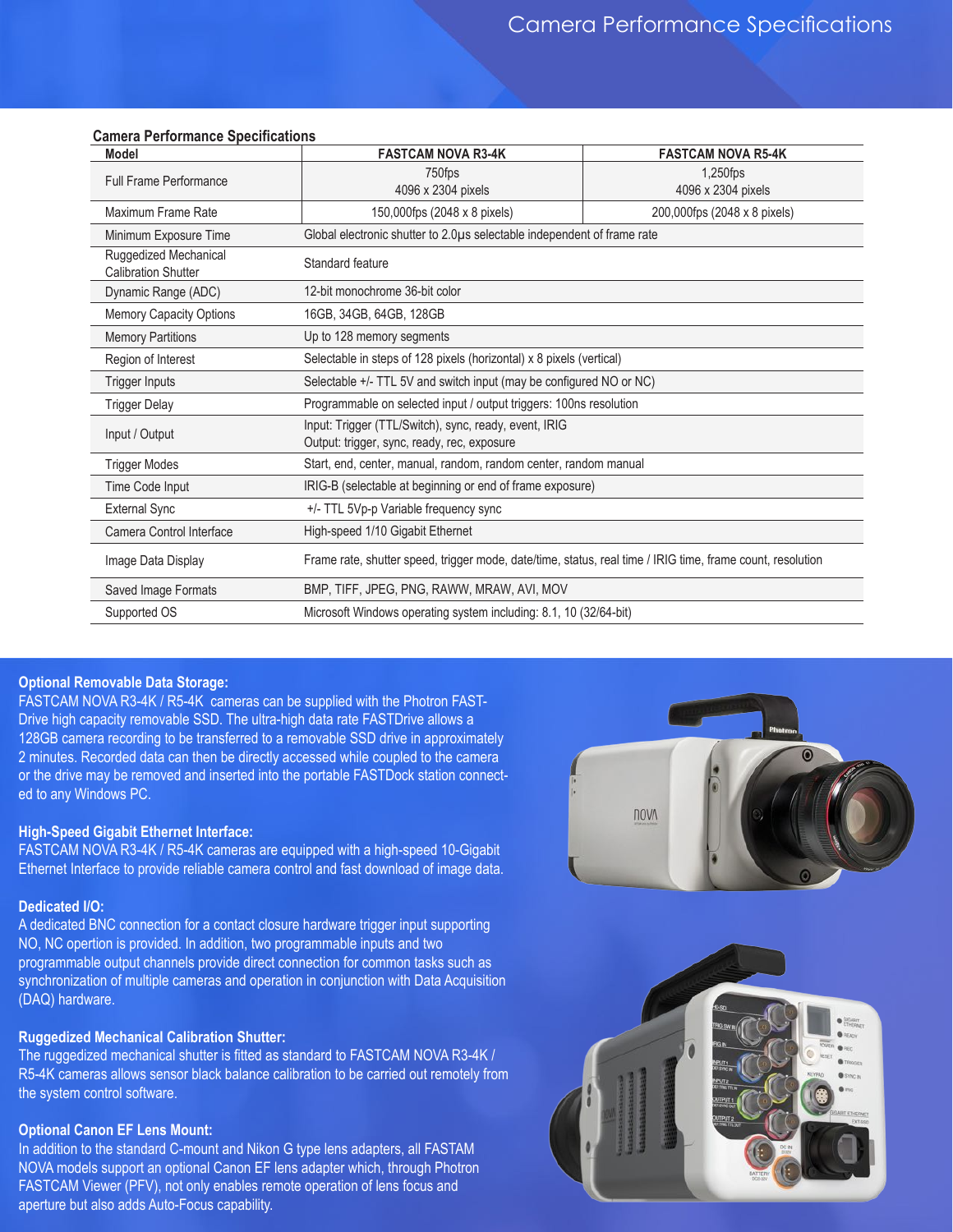#### **Camera Operation Features**

| Frame Synchronization         | Accurate frame synchronization with other cameras and with external and unstable frequencies.                                                                                                          |  |
|-------------------------------|--------------------------------------------------------------------------------------------------------------------------------------------------------------------------------------------------------|--|
| <b>Memory Partitions</b>      | Up to 128 memory segments                                                                                                                                                                              |  |
| Low Light Mode                | Operation at minimum frame rate with separately adjustable shutter time to allow easy camera set-up and focus in ambient lighting.                                                                     |  |
| Video Output                  | 1080p live and playback via HD-SDI output                                                                                                                                                              |  |
| <b>IRIG Phase Lock</b>        | Enables multiple cameras to be synchronized together with other instrumentation equipment or to a master external time source.                                                                         |  |
| Internal Time Delay Generator | Allows programmable delays to be set on input and output triggers; 100ns resolution.                                                                                                                   |  |
| <b>Event Markers</b>          | Up to ten user-entered event markers to define specific events within the recorded image sequence.                                                                                                     |  |
| Download While Recording      | FASTCAM NOVA R3-4K / R5-4K cameras support Partition Recording Mode, allowing image data captured in one memory partition to be<br>downloaded while at the same time recording into another partition. |  |
| Automatic Download            | The system can be set to automatically download image data to the control PC and, when download is complete to re-arm in readiness for<br>the next trigger with automatically incremented file names.  |  |
| Software Binning              | Virtual pixel binning (2x2, 4x4 etc.) allows increased light sensitivity with reduced image resolution without changing camera field of view.                                                          |  |
| <b>FASTDrive</b>              | 4TB solid state drive (SSD) memory pack provides ultra high data rate transfer to removable media.                                                                                                     |  |

#### **Operation Software Features**

| Image Calibration                  | 2D image calibration allows the measurement of distance and angle from the image. A calibration grid overlay can be superimposed on the<br>image.                                                                                                                   |
|------------------------------------|---------------------------------------------------------------------------------------------------------------------------------------------------------------------------------------------------------------------------------------------------------------------|
| Image Overlay                      | A stored reference image may be overlaid on the live image to allow accurate camera positioning to achieve the same view as a previous<br>test.                                                                                                                     |
| Import of Multiple Image Sequences | Multiple image sequences can be loaded and simultaneously replayed. Timing of image sequences can be adjusted to create a common<br>time reference. Time based synchronization allows images captured at different frame rates to be synchronized.                  |
| High Dynamic Range Mode            | Making use of the full sensor dynamic range, HDR mode allows enhanced detail in both light and dark areas of an image to be displayed<br>simultaneously.                                                                                                            |
| <b>Background Subtraction</b>      | In order to highlight subtle changes in an image, Background Subtraction allows a reference image to be subtracted from a recorded<br>sequence. Details including propagation of shock waves and surface changes during impact can be visualized using the feature. |
| Line Profile                       | A line profile representing grey levels along a line drawn across any region of the image is displayed. In live mode the Line Profile can be<br>used to ensure optimum image focus is achieved.                                                                     |
| Histogram                          | A histogram displaying grey levels within a user-defined image area is displayed. In live mode the Histogram can be used to ensure that<br>optimum exposure levels are set for the scene being recorded.                                                            |



#### **Photron FASTCAM Viewer:**

Photron FASTCAM Viewer software (PFV) has been designed to provide an intuitive and feature rich user interface for the control of Photron high-speed cameras, data saving, image replay and simple motion analysis. Advanced operation menus provide access to features for advanced camera operation and image enhancement. Tools are provided to allow image calibration and easy measurement of angles and distances from image data. Also included are a C++ SDK and wrappers for LabView and MATLAB ®.

An optional software plug-in module provides synchronization between Photron high-speed cameras and data acquired through National Instruments data acquisition systems. Synchronized data captured by the DAQ system provides waveform information which can be viewed alongside high-speed camera images.

#### **Photron FASTCAM Analysis:**

PFV software allows image sequences to be exported directly to optional Photron FASTCAM Analysis (PFA) Motion Analysis software. This entry level Motion Analysis software with an on screen 'step by step guide' function provides automated tracking of up to 5 points using feature or correlation tracking algorithms for the automated analysis of motion within an image sequence.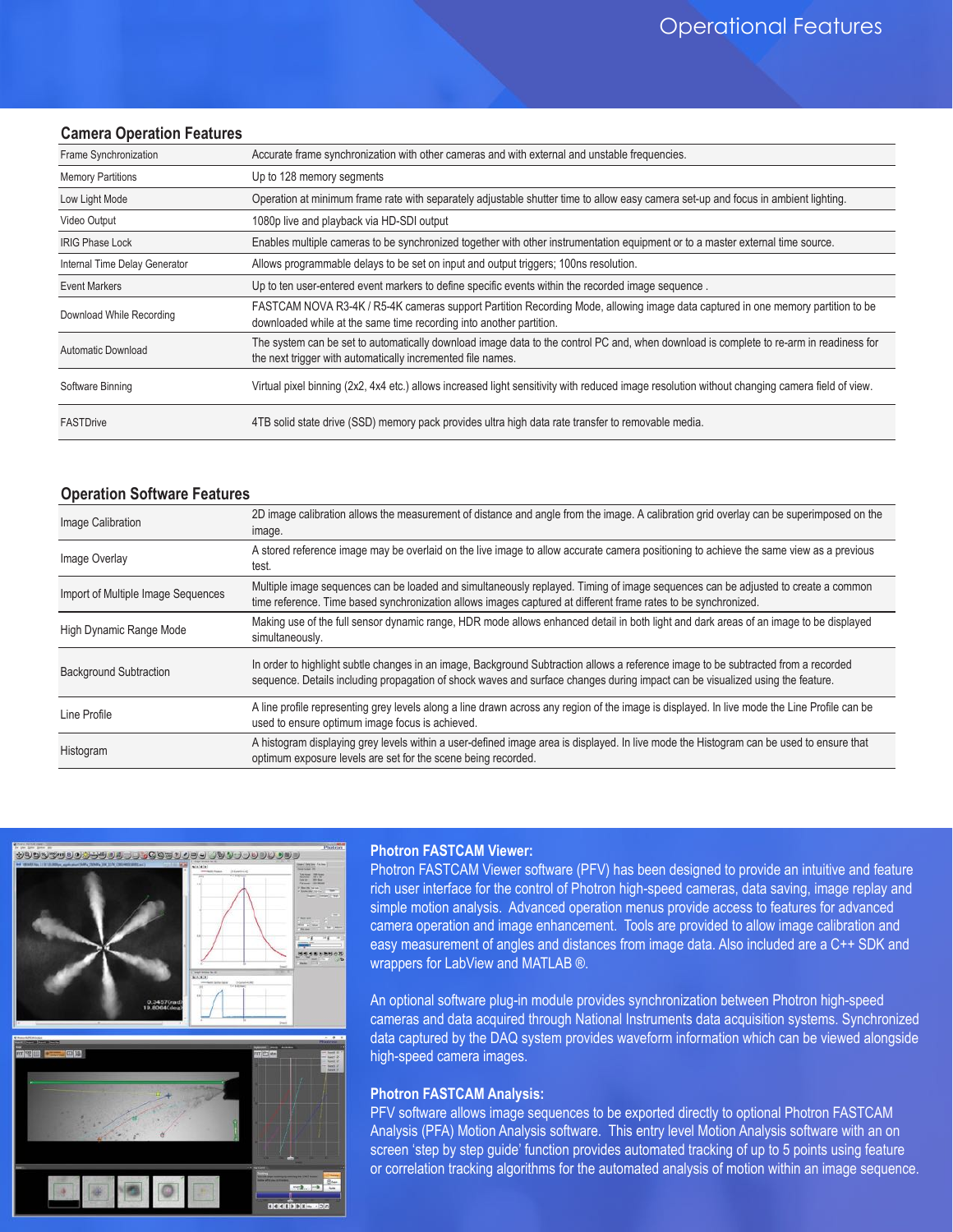| <b>FASTCAM NOVA R3-4K / R5-4K</b> |                           |                   |
|-----------------------------------|---------------------------|-------------------|
| <b>Resolution</b>                 | <b>Maximum Frame Rate</b> |                   |
| (h x v pixels)                    | <b>NOVA R3-4K</b>         | <b>NOVA R5-4K</b> |
| 4096 x 2304                       | 750                       | 1,250             |
| 4096 x 1504                       | 1,000                     | 2,000             |
| 4096 x 1024                       | 1,650                     | 2,880             |
| 4096 x 512                        | 3,000                     | 5,500             |
| 4096 x 256                        | 6,000                     | 11,250            |
| 4096 x 128                        | 12,000                    | 20,000            |
| 4096 x 64                         | 20,000                    | 40,000            |
| 4096 x 8                          | 100,000                   | 158,400           |
| 3840 x 2160                       | 800                       | 1,440             |
| 2048 x 2048                       | 1,650                     | 2,880             |
| 2048 x 1024                       | 3,000                     | 5,500             |
| 2048 x 512                        | 6,000                     | 11,250            |
| 2048 x 256                        | 12,000                    | 20,000            |
| 2048 x 128                        | 20,000                    | 40,000            |
| 2048 x 64                         | 40,000                    | 72,000            |
| 2048 x 8                          | 150,000                   | 200,000           |
| 1920 x 1080                       | 3,000                     | 5,280             |
| 1280 x 720                        | 4,000                     | 8,000             |
| 1024 x 1024                       | 3,000                     | 5,500             |
| 640 x 480                         | 6,000                     | 12,000            |
| 512 x 512                         | 6,000                     | 11,250            |

\* Specifications subject to change without notice.

#### **Variable Region of Interest:**

Region of Interest (ROI) or sub-windowing allows a user-specified portion of the sensor to be defined to capture images. By using a reduced portion of the image area, the frame rate at which images are recorded can be increased. FASTCAM NOVA R3-4K / R5-4K cameras allow the ROI to be set in increments of 128 pixels horizontal and 8 pixels vertical.

#### **External Frame Synchronization:**

FASTCAM NOVA R3-4K / R5-4K cameras can be fully synchronized with an external source to allow the timing of when each individual image is captured to be precisely referenced. The camera can be accurately synchronized to unstable frequencies allowing complex events such as combustion in rapidly accelerating or decelerating engines to be recorded and studied.

# **Record During Download Operation:**

FASTCAM NOVA R3-4K / R5-4K cameras recording memory can be divided into multiple active sections. The user can record an on-going event in one memory partition while at the same time downloading a previously recorded image sequence in order to improve workflow and optimize camera operation.